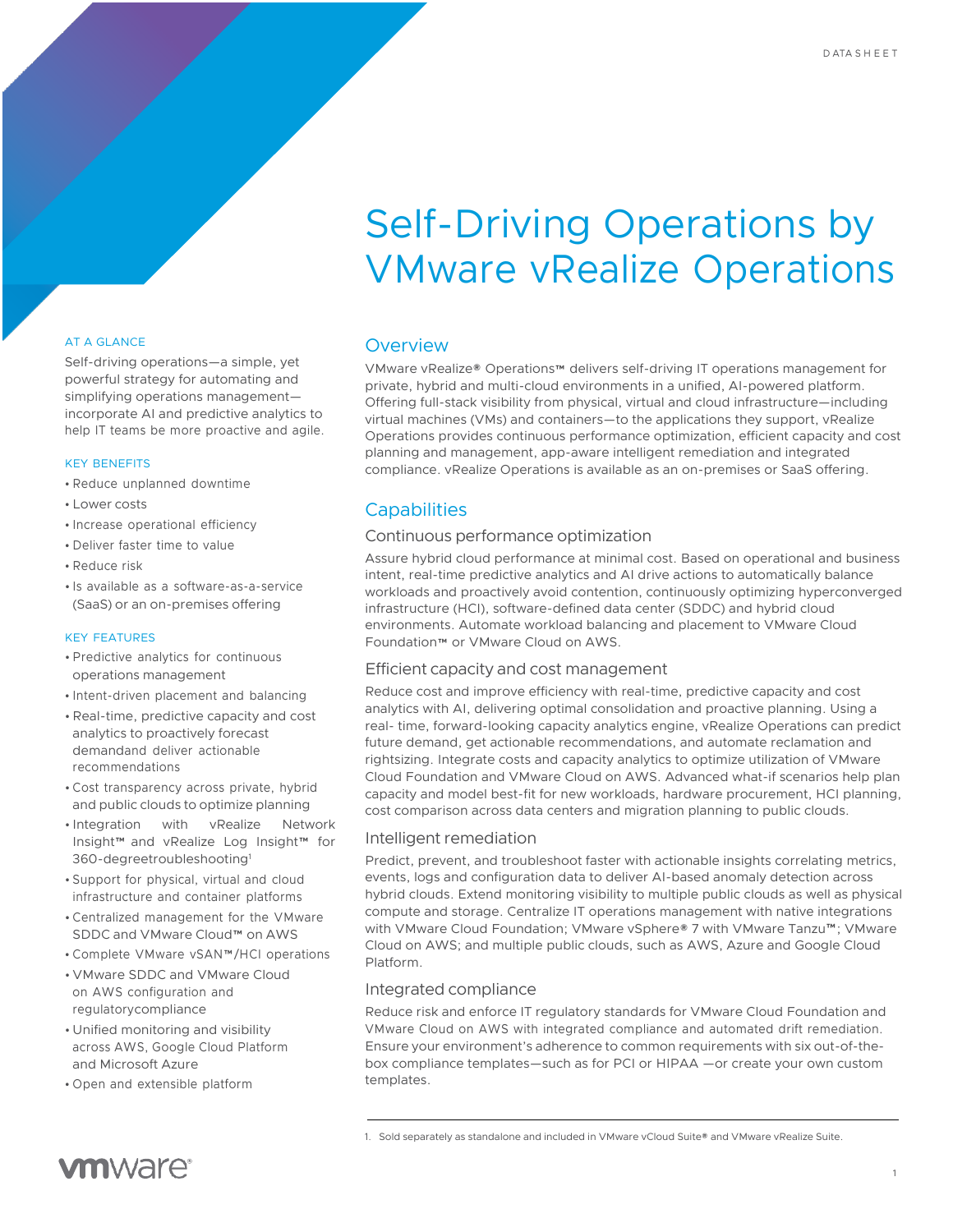| <b>VREALIZE OPERATIONS PACKAGING</b>                                                                         |                    |                                                                |                                                     |                                                               |
|--------------------------------------------------------------------------------------------------------------|--------------------|----------------------------------------------------------------|-----------------------------------------------------|---------------------------------------------------------------|
|                                                                                                              | <b>STANDARD</b>    | ADVANCED                                                       | <b>ENTERPRISE</b>                                   | SAAS <sup>2</sup>                                             |
| Standalone                                                                                                   | Per VM/<br>Per CPU | Per OSI/<br>Per CPU                                            | Per OSI/<br>Per CPU                                 | On demand:<br>$1-, 2-, 3-, 4-$ or<br>5-year SaaS              |
| Available in Suite                                                                                           |                    | vRealize Suite/<br>vCloud Suite<br>Standard,<br>Advanced (PLU) | vRealize Suite/<br>vCloud Suite<br>Enterprise (PLU) | vCloud Suite<br>Subscription;<br>vRealize Cloud<br>Universal™ |
| <b>Scale-Out Operations Platform</b>                                                                         | $\bullet$          |                                                                | $\bullet$                                           | $\bullet$                                                     |
| Single Sign-On                                                                                               |                    |                                                                | $\bullet$                                           | $\bullet$                                                     |
| <b>Remote Collectors</b>                                                                                     |                    |                                                                |                                                     |                                                               |
| Native Ping Adapter                                                                                          |                    |                                                                |                                                     |                                                               |
| Visualization: Out-of-the-Box Dashboards, Views, Reports, Heat<br>Map, Performance Charts                    | $\bullet$          |                                                                | $\bullet$                                           | ٠                                                             |
| Performance Monitoring and Analytics                                                                         | $\bullet$          |                                                                | $\bullet$                                           | $\bullet$                                                     |
| vSphere Security and Compliance, Including DISA, FISMA, ISO,<br>CIS, PCI and HIPAA                           |                    |                                                                |                                                     |                                                               |
| FIPS 140-2 Compliance                                                                                        | $\bullet$          | $\bullet$                                                      | $\bullet$                                           |                                                               |
| Real-Time Predictive Capacity Management, Including Trending,<br>Metering, Rightsizing, Optimization         | $\bullet$          |                                                                |                                                     | $\bullet$                                                     |
| What-If Scenarios for Adding/Removing VMs3                                                                   | $\bullet$          | $\bullet$                                                      | $\bullet$                                           | $\bullet$                                                     |
| Manual Workload Optimization                                                                                 |                    |                                                                | $\bullet$                                           |                                                               |
| Predictive DRS and DRS Management                                                                            | $\bullet$          |                                                                | $\bullet$                                           |                                                               |
| <b>Guided Remediation</b>                                                                                    | $\bullet$          |                                                                | ٠                                                   | $\bullet$                                                     |
| vRealize Log Insight Integration                                                                             |                    |                                                                | $\bullet$                                           | Integrates with<br>vRealize Log<br>Insight Cloud™             |
| VMware and Third-Party Infrastructure Management Packs:<br>Compute, Storage                                  |                    |                                                                |                                                     |                                                               |
| vSAN Overview and Migration Dashboards                                                                       |                    |                                                                |                                                     |                                                               |
| vSAN: Workload Balancing, Performance, Capacity/Cost<br>Management, Planning, Troubleshooting and Compliance |                    | $\bullet$                                                      | $\bullet$                                           | $\bullet$                                                     |
| vSAN HCI Mesh Integration                                                                                    |                    | $\bullet$                                                      | $\bullet$                                           | $\bullet$                                                     |
| <b>Automation Central</b>                                                                                    |                    | $\bullet$                                                      | ٠                                                   | ٠                                                             |
| Built-In High Availability (Automated Failover of Platform Nodes)                                            |                    | $\bullet$                                                      | $\bullet$                                           | ۰                                                             |
| Customizable Dashboards, Reports and Views                                                                   |                    |                                                                | $\bullet$                                           | ۰                                                             |

<sup>2.</sup> Features shown are for the Enterprise editions of vRealize Operations Cloud™, vCloud Suite Subscription, and vRealize Cloud Universal. Standard and Advanced editions contain features equivalent to those in vRealize Operations Standard and Advanced, respectively.

3. What-if scenarios for vSAN/HCI workloads are only available in Advanced and above.

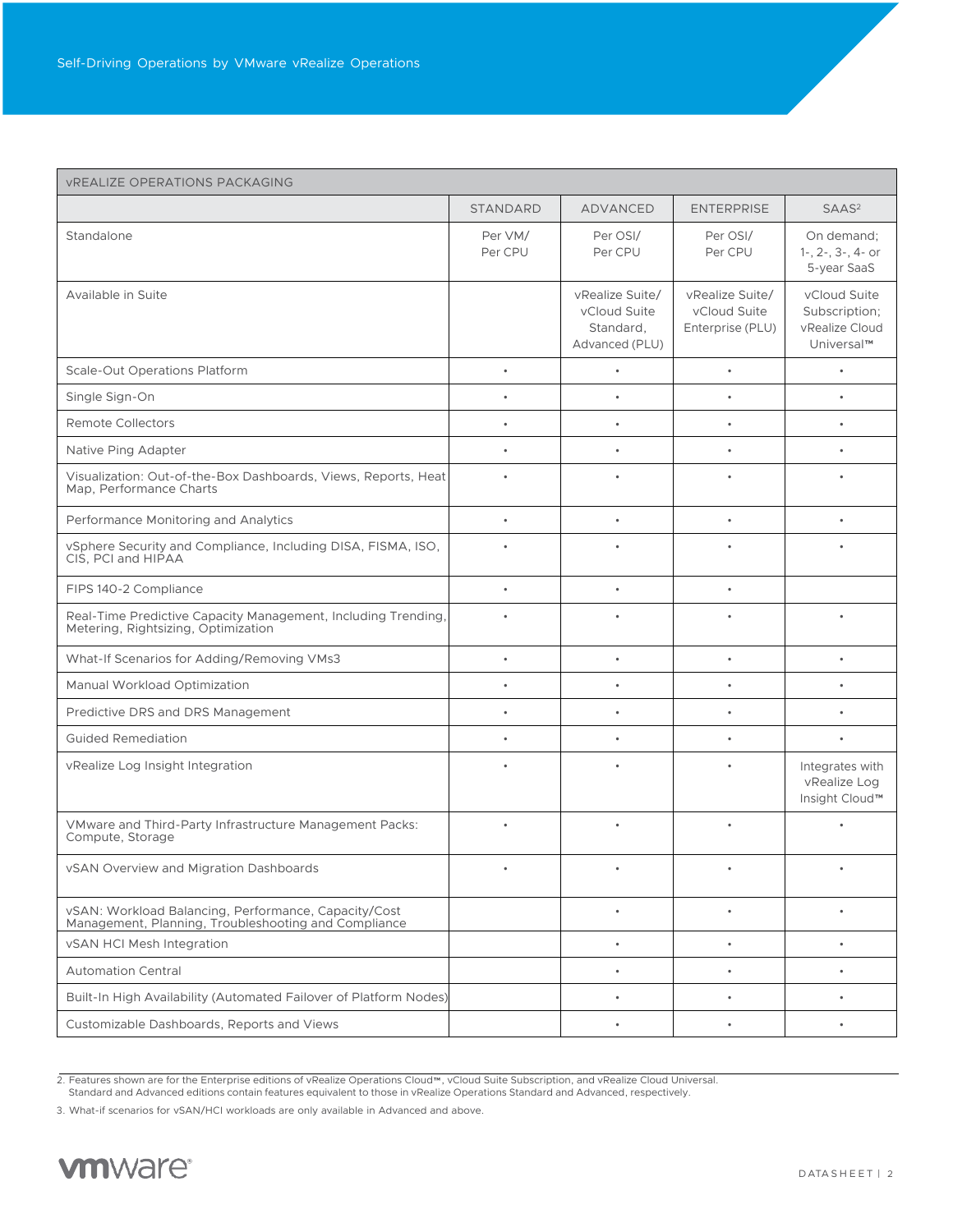| <b>VREALIZE OPERATIONS PACKAGING</b>                                                                                                                                                                                                                                                               |                 |                 |                   |                                                     |
|----------------------------------------------------------------------------------------------------------------------------------------------------------------------------------------------------------------------------------------------------------------------------------------------------|-----------------|-----------------|-------------------|-----------------------------------------------------|
|                                                                                                                                                                                                                                                                                                    | <b>STANDARD</b> | <b>ADVANCED</b> | <b>ENTERPRISE</b> | SAAS <sup>2</sup>                                   |
| Super Metrics, Metric Correlation, Relationship Mapping                                                                                                                                                                                                                                            |                 |                 |                   |                                                     |
| Advanced APIs: Resource/Data Addition,<br><b>Report Generation and More</b>                                                                                                                                                                                                                        |                 |                 |                   |                                                     |
| Fine-Grained Cost Analytics for Reclamation,<br>Planning and Public Cloud Cost Comparison                                                                                                                                                                                                          |                 |                 |                   |                                                     |
| <b>What-If Scenarios:</b><br>• Hardware Procurement and Decommission<br>• vSAN/HCI Planning Scenarios<br>• Migration to VMware Cloud on AWS, Azure VMware<br>Solution, Google Cloud VMware Engine, AWS,<br>Azure, Google, IBM, or VMware Cloud Provider™<br>Program<br>Partners, and Custom Clouds |                 |                 |                   |                                                     |
| <b>Custom VM Profiles</b>                                                                                                                                                                                                                                                                          |                 | $\bullet$       |                   |                                                     |
| Multiple What-If Stacked Scenarios                                                                                                                                                                                                                                                                 |                 | $\bullet$       | $\bullet$         | $\bullet$                                           |
| Business and Operational Intent-Based Automated and<br>Schedulable Workload Balancing and Optimization                                                                                                                                                                                             |                 |                 |                   |                                                     |
| <b>Host-Based Placement</b>                                                                                                                                                                                                                                                                        |                 |                 |                   |                                                     |
| Integration with vRealize Automation for Initial<br>and Ongoing Workload Placement                                                                                                                                                                                                                 |                 |                 |                   |                                                     |
| VMware Cloud on AWS: Workload Balancing, Performance,<br>Capacity/Cost Management, Migration Planning,<br>Troubleshooting, Configuration and Compliance                                                                                                                                            |                 |                 |                   |                                                     |
| Azure VMware Solution: Performance, Troubleshooting,<br><b>Migration Planning</b>                                                                                                                                                                                                                  |                 | $\bullet$       | $\bullet$         | ٠                                                   |
| Google Cloud VMware Engine: Performance, Troubleshooting,<br><b>Migration Planning</b>                                                                                                                                                                                                             |                 |                 |                   |                                                     |
| <b>Automated Actions</b>                                                                                                                                                                                                                                                                           |                 |                 |                   |                                                     |
| Monitoring of OS Resources (CPU, Disk, Memory, Network)                                                                                                                                                                                                                                            |                 |                 |                   |                                                     |
| <b>Custom Compliance Templates</b>                                                                                                                                                                                                                                                                 |                 |                 |                   |                                                     |
| Automated Compliance Drift Remediation                                                                                                                                                                                                                                                             |                 |                 |                   |                                                     |
| Service Discovery and Application Dependency Mapping                                                                                                                                                                                                                                               |                 |                 |                   |                                                     |
| Service and Process Monitoring                                                                                                                                                                                                                                                                     |                 | ۰               |                   | ٠                                                   |
| Custom Webhook Payload Templates                                                                                                                                                                                                                                                                   |                 |                 |                   |                                                     |
| Custom email notification templates                                                                                                                                                                                                                                                                |                 | $\bullet$       |                   |                                                     |
| ServiceNow Integration                                                                                                                                                                                                                                                                             |                 | $\bullet$       | $\bullet$         | ٠                                                   |
| Slack Integration                                                                                                                                                                                                                                                                                  |                 | $\bullet$       | $\bullet$         | $\bullet$                                           |
| VMware Skyline™ Integration                                                                                                                                                                                                                                                                        |                 | $\bullet$       | $\bullet$         | $\bullet$                                           |
| Out-of-the-Box Discovery, Monitoring and Troubleshooting<br>for vSphere 7 with Tanzu                                                                                                                                                                                                               |                 |                 |                   |                                                     |
| vRealize Automation™ Integration                                                                                                                                                                                                                                                                   |                 |                 |                   | Integrates with<br>vRealize<br>Automation<br>Cloud™ |
| vmware <sup>®</sup>                                                                                                                                                                                                                                                                                |                 |                 |                   | DATASHEET   3                                       |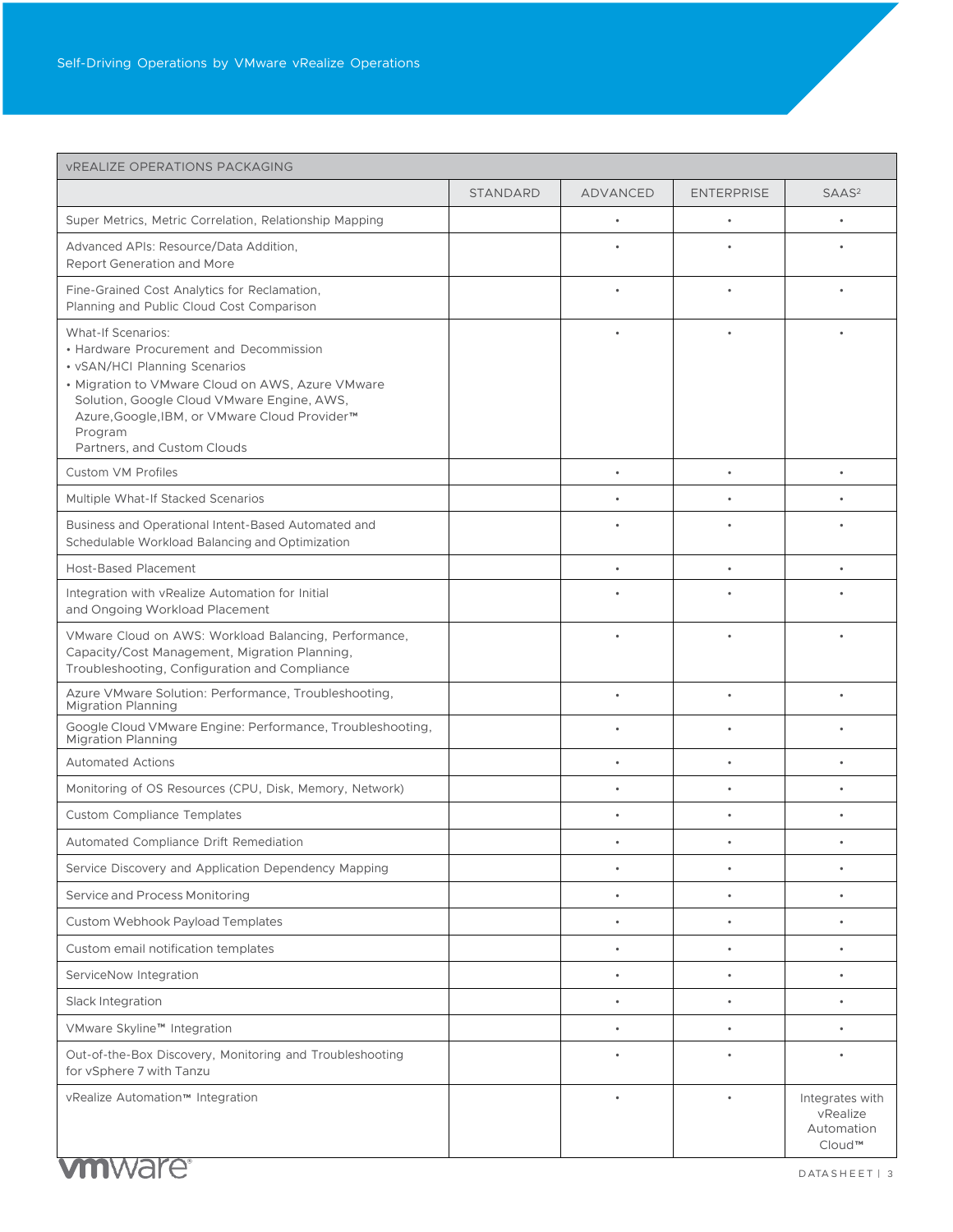| <b>VREALIZE OPERATIONS PACKAGING</b>                                                                                                                        |                 |           |                   |                                                         |
|-------------------------------------------------------------------------------------------------------------------------------------------------------------|-----------------|-----------|-------------------|---------------------------------------------------------|
|                                                                                                                                                             | <b>STANDARD</b> | ADVANCED  | <b>ENTERPRISE</b> | SAAS <sup>2</sup>                                       |
| SDDC and Cloud Pod Health Management Pack                                                                                                                   |                 | $\bullet$ |                   |                                                         |
| vRealize Operations Integration for CloudHealth® by VMware                                                                                                  |                 |           |                   |                                                         |
| vRealize Operations Management Pack for CloudHealth®                                                                                                        |                 |           |                   |                                                         |
| vRealize Orchestrator™ Management Pack                                                                                                                      |                 | $\bullet$ | $\bullet$         |                                                         |
| VMware Site Recovery Manager™ and vSphere Replication™<br><b>Management Packs</b>                                                                           |                 | $\bullet$ | $\bullet$         |                                                         |
| Kubernetes Management Pack: Monitoring for VMware Tanzu<br>Kubernetes Grid™, OpenShift, Kubernetes on Amazon EC2,<br>Azure, Google VMs and Others           |                 |           |                   |                                                         |
| VMware and Third-Party Infrastructure Management Packs:<br>Storage, Networking, Converged/Hyperconverged as well<br>as Non-vSphere Hypervisors <sup>2</sup> |                 |           |                   |                                                         |
| Physical OS Monitoring                                                                                                                                      |                 | $\bullet$ | $\bullet$         | $\bullet$                                               |
| <b>Continuous Availability</b>                                                                                                                              |                 |           |                   |                                                         |
| Integration with vRealize Network Insight for Application<br>Discovery and Network Alerts                                                                   |                 |           |                   | Integrates with<br>vRealize<br>Network<br>InsightCloud™ |
| Out-of-the-Box Monitoring and Troubleshooting for Packaged<br>Applications with Open Source Telegraf Agent                                                  |                 |           |                   |                                                         |
| Multi-Cloud Monitoring: AWS, Azure, and Google<br>Cloud Platform                                                                                            |                 |           |                   |                                                         |
| VMware and Third-Party Database, Middleware<br>and Application Management Packs                                                                             |                 |           |                   |                                                         |
| Application Performance Management Tool Integration<br>(AppDynamics, Datadog, Dynatrace, New Relic)                                                         |                 |           |                   |                                                         |
| Near Real-Time (20 Seconds) Monitoring                                                                                                                      |                 |           |                   |                                                         |
| In-app Product Guides                                                                                                                                       |                 |           |                   |                                                         |

\*OS monitoring available at Advanced edition

# **vm**ware<sup>®</sup>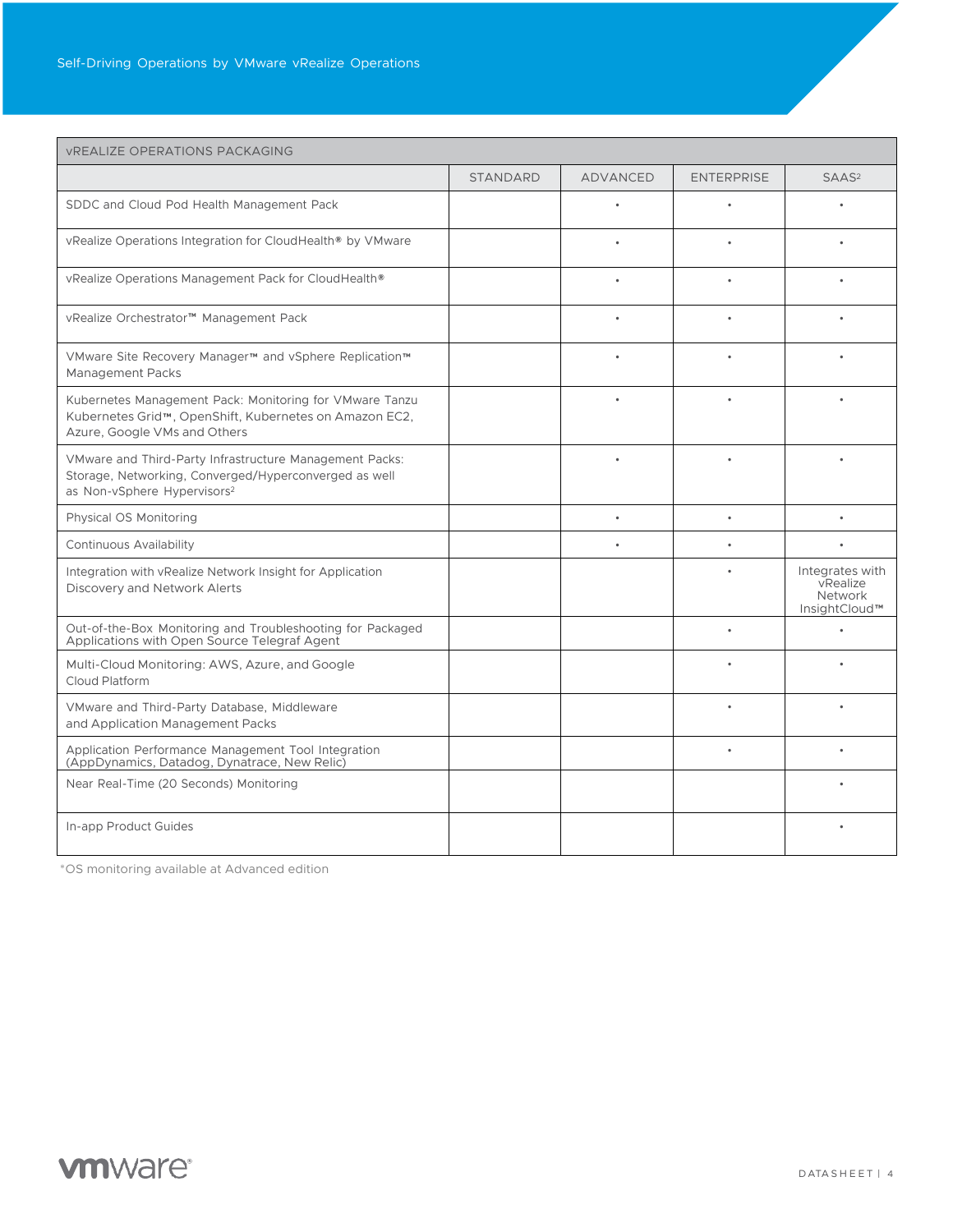## Self-Driving Operations Glossary

| AI Engine                                                            | The application of data science and predictive analytics to IT operations problems. The AI engine<br>automates and enhances IT operations by applying analytics to data collected from infrastructure<br>and applications to automatically detect and react to issues in real time, including<br>performancemonitoring, capacity management, anomaly detection and remediation.                                                                                                                                                                                            |
|----------------------------------------------------------------------|----------------------------------------------------------------------------------------------------------------------------------------------------------------------------------------------------------------------------------------------------------------------------------------------------------------------------------------------------------------------------------------------------------------------------------------------------------------------------------------------------------------------------------------------------------------------------|
| <b>VMware Cloud</b>                                                  | The ideal architecture for private and hybrid clouds. Pioneered by VMware and recognized by the<br>industry and analysts, VMware Cloud extends virtualization concepts—abstraction, pooling and<br>automation-to all data center resources, including compute, storage and networking. The VMware<br>SDDC consists of vSphere, vSAN and VMware NSX®.                                                                                                                                                                                                                       |
| <b>Hybrid Cloud</b>                                                  | Private and public cloud platforms working in conjunction to offer consistent infrastructure with<br>consistent operations. Key VMware hybrid cloud offerings include VMware Cloud on AWS and<br>VMware Cloud Foundation, as well as VMware Cloud Provider Program clouds based on vSphere.                                                                                                                                                                                                                                                                                |
| Multi-Cloud                                                          | The use of more than one public cloud service provider along with an on-premises data center and<br>hybrid cloud.                                                                                                                                                                                                                                                                                                                                                                                                                                                          |
| <b>Operations Platform</b>                                           | The best product to manage your VMware SDDC and hybrid cloud environment, including<br>monitoring, troubleshooting, capacity and configuration compliance.                                                                                                                                                                                                                                                                                                                                                                                                                 |
| Visualization: Health Map, Performance<br>Charts and so on           | Numerous out-of-the-box dashboards are driven by widget visualizations and workflows that allow<br>for the fastest troubleshooting and firefighting possible.                                                                                                                                                                                                                                                                                                                                                                                                              |
| Policy Management                                                    | Allows you to manage the parts of your environment based on your business needs. Different<br>settings/configs can be used for your production, staging, test, environment (e.g., clusters).                                                                                                                                                                                                                                                                                                                                                                               |
| Performance Monitoring and Analytics                                 | Out-of-the-box alerts and intelligent analytics.                                                                                                                                                                                                                                                                                                                                                                                                                                                                                                                           |
| Capacity Management                                                  | Visualize CPU, memory and disk utilization with real-time predictive analytics to project time<br>remaining and capacity remaining. Get a view of current total cost of ownership and cost savings<br>opportunities with built-in cost analytics. Take actions to reclaim unused capacity such as idle VMs,<br>snapshots and powered-off VMs. Rightsize VMs up or down to assure performance or save costs.<br>Build what-if planning scenarios to model adding new VMs, purchasing hardware or migrating<br>workloads to public cloud such as AWS or VMware Cloud on AWS. |
| <b>Continuous Availability</b>                                       | The ability to stretch a vRealize Operations cluster across fault domains, which allows a vRealize<br>Operations cluster to survive the failure of a fault domain.                                                                                                                                                                                                                                                                                                                                                                                                         |
| <b>Workload Balancing</b>                                            | Allows you to run your data center based on operational and business intent:                                                                                                                                                                                                                                                                                                                                                                                                                                                                                               |
|                                                                      | • Drive better application performance                                                                                                                                                                                                                                                                                                                                                                                                                                                                                                                                     |
|                                                                      | • Compliance                                                                                                                                                                                                                                                                                                                                                                                                                                                                                                                                                               |
|                                                                      | • License enforcement (save money)                                                                                                                                                                                                                                                                                                                                                                                                                                                                                                                                         |
|                                                                      | • Consolidation (get more out of your hardware investment)                                                                                                                                                                                                                                                                                                                                                                                                                                                                                                                 |
| vSphere Health Monitoring and<br><b>Configuration Change</b>         | vRealize Operations evaluates the data in your environment, identifying trends in object behavior,<br>calculating possible problems and future capacity needs for objects in your system based on those<br>trends, and alerts you when an object exhibits defined symptoms.                                                                                                                                                                                                                                                                                                |
|                                                                      | Compliance is used to monitor the VMware vCenter Server <sup>®</sup> instances, hosts, VMs distributed<br>port groups and distributed switches in your environment to ensure that the settings on<br>yourobjects meet the defined standards.                                                                                                                                                                                                                                                                                                                               |
|                                                                      | vRealize Operations includes alerts for vSphere Hardening Guides as well as for hardening<br>guides for the Health Insurance Portability and Accountability Act (HIPAA) and the Payment<br>Card Industry Data Security Standard (PCI DSS), which are delivered as PAK files that you<br>upload, license and install.                                                                                                                                                                                                                                                       |
| Built-In High Availability (Automated<br>Failover of Platform Nodes) | High availability creates a replica for the vRealize Operations master node and protects the analytics<br>cluster against the loss of a node.                                                                                                                                                                                                                                                                                                                                                                                                                              |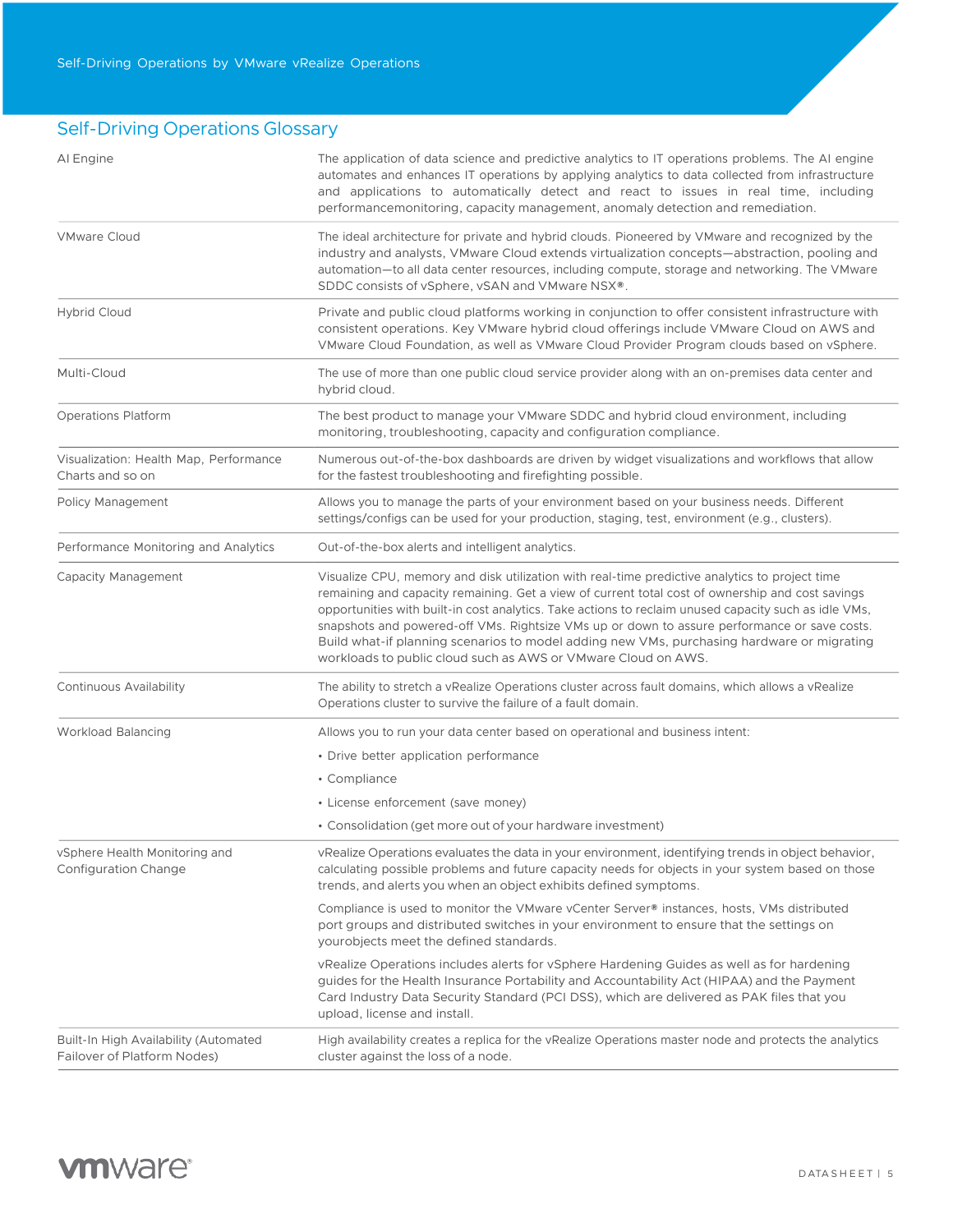| Customizable Dashboards, Reports<br>and Views                                                                | To view the status of all objects in vRealize Operations, create a dashboard by adding widgets.<br>You can create and modify dashboards and configure them to meet your environment needs.                                                                                                                                             |  |  |
|--------------------------------------------------------------------------------------------------------------|----------------------------------------------------------------------------------------------------------------------------------------------------------------------------------------------------------------------------------------------------------------------------------------------------------------------------------------|--|--|
|                                                                                                              | With the vRealize Operations reporting functions, you can generate a report to capture details<br>related to current or predicted resource needs. You can download the report in a PDF or<br>CSV file format for future and offline needs.                                                                                             |  |  |
| Management Packs: Compute, Storage,<br>Networking, Converged/Hyperconverged,<br>Non-vSphere Hypervisors      | You can extend the monitoring capabilities of vRealize Operations by installing any of 150+<br>management packs, workflows, agents, custom dashboards, etc. from VMware or third parties.<br>The most popular way of extending vRealize Operations is through management packs.                                                        |  |  |
|                                                                                                              | vRealize Operations comes with native management packs for VMware SDDC and other<br>vRealize technologies such as NSX, vSAN, vRA, vRealize Log Insight, vRealize Network<br>Insight, etc.                                                                                                                                              |  |  |
|                                                                                                              | VMware vRealize True Visibility™ Suite (for purchase). True Visibility Suite offers management<br>packs for network, virtualization and container, connectors, database, and applications.                                                                                                                                             |  |  |
|                                                                                                              | In addition, there are several management packs that are entitled in each edition of vRealize<br>Operations that a customer can install as needed. For example, physical compute and storage<br>at vRealize Operations Standard, or AWS, Azure, Google Cloud Platform at vRealize<br>Operations Enterprise.                            |  |  |
|                                                                                                              | Third-party solutions include compute, storage, networking, HCI and more from Dell, IBM,<br>Juniper, HPE, Nvidia and others. To download software and documentation for optional<br>solutions, visit VMware Marketplace™ at marketplace.cloud.vmware.com.                                                                              |  |  |
| Multi-Cloud Monitoring Packs: AWS,<br>VMware Integrated OpenStack,<br>VMware Cloud Provider Program Partners | See above.                                                                                                                                                                                                                                                                                                                             |  |  |
| <b>Super Metrics</b>                                                                                         | The super metric is a mathematical formula that contains one or more metrics. It is a custom metric<br>that you design to help track combinations of metrics, either from a single object or from multiple<br>objects. If a single metric does not inform you about the behavior of your environment, you<br>candefine a super metric. |  |  |
| Monitoring of OS Resources<br>(CPU, Disk, Memory, Network)                                                   | Telegraf agents gather operating system metrics and monitor availability of remote platforms<br>and applications.                                                                                                                                                                                                                      |  |  |
| Service Discovery and Application<br>Dependency Mapping                                                      | vRealize Operations Service Discovery <sup>™</sup> discovers all the services running in each VM<br>andthen builds a relationship or dependencies between services from different VMs<br>based onthe network communication.                                                                                                            |  |  |
|                                                                                                              | It can create dynamic applications based on the network communication between the services<br>and brings the functionality into vRealize Operations.                                                                                                                                                                                   |  |  |